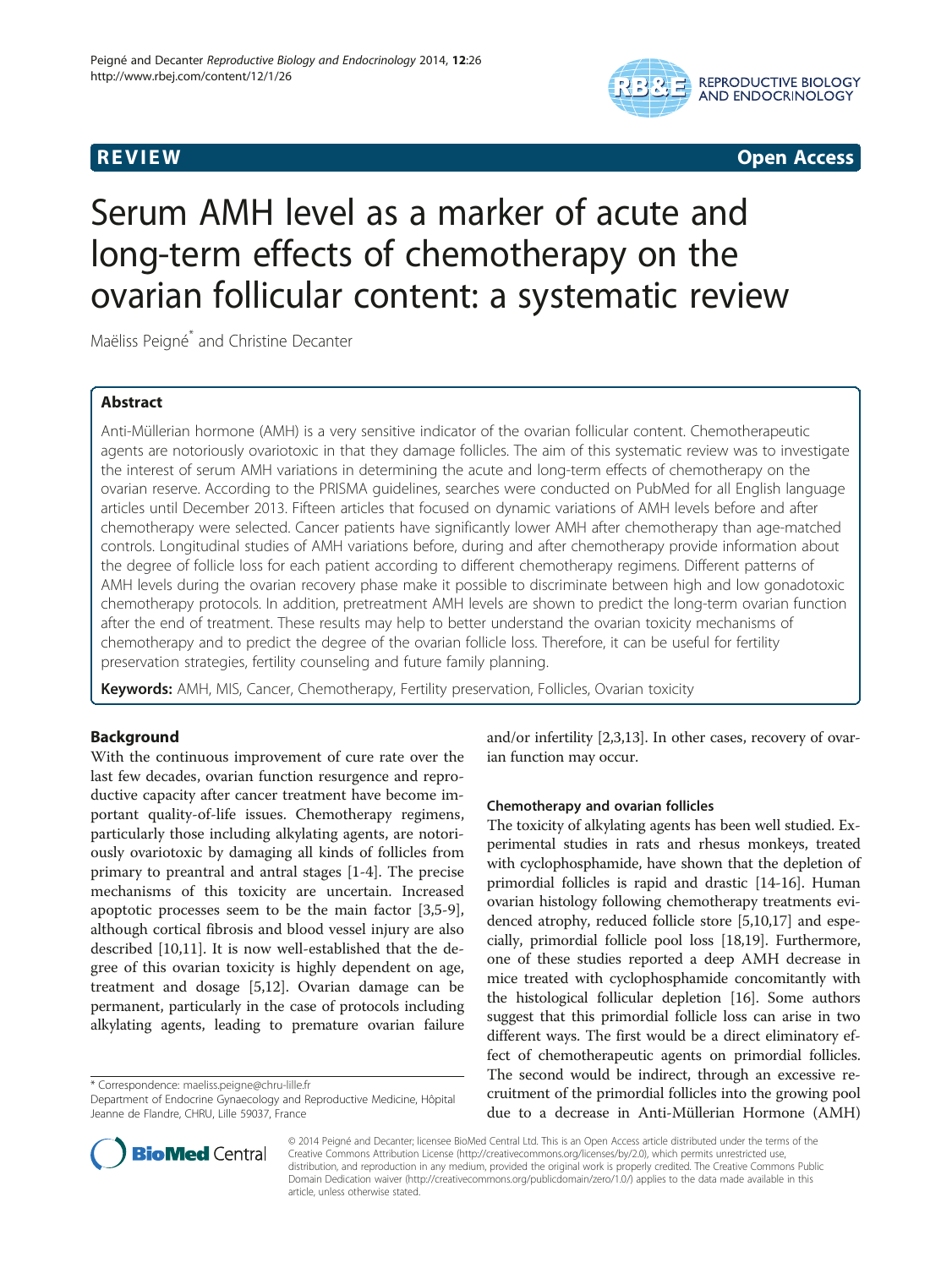after growing follicle damage [\[7](#page-7-0)]. Indeed, it has been shown that AMH-knockout mice exhibit premature activation and rapid depletion of ovarian follicle reserve [[20](#page-8-0)]. In addition, a recent study showed that cyclophosphamide triggers upregulation of the PI3K pathway, initiating a wave of follicle recruitment and growth, and ultimately, burnout of the ovarian follicle reserve [[21](#page-8-0)].

Oocyte and somatic cells in the ovary can be potential targets of chemotherapeutic agents, with differential sensitivity to the various types of drugs. In animal models, cyclophosphamide is well known to induce apoptosis of pregranulosa and granulosa cells in all classes of follicles [[22\]](#page-8-0). Oocytes are damaged only in primordial and small antral follicles [[14](#page-7-0),[22](#page-8-0)]. A recent study in mice investigated the effect of doxorubicin on the ovarian follicles and suggested that damage to the oocytes may be mainly due to somatic cell failure [\[23](#page-8-0)]. Using a human ovarian xenografting model, Oktem and Oktay [\[8](#page-7-0)] showed that primordial follicle density is rapidly affected by apoptosis after cyclophosphamide injection (12%, 53% and 93% of follicle loss at 12, 24 and 48 h after the first injection, respectively). Human oocytes are drastically damaged (100% at 12 h post injection), followed by granulosa cells (63% at 12 h). The fact that alkylating agents are not cell-cycle specific and thus, do not require cell proliferation for their cytotoxic action can explain why resting follicles are also damaged. While the follicular toxicity of alkylating agents such as cyclophosphamide is well defined [[2,3,13\]](#page-7-0), that of multi-agent regimens remains poorly documented.

In addition to the apoptotic phenomenon of granulosa cells, ovarian stromal tissue could also be damaged by chemotherapy due to cortical fibrosis and blood vessel injury [[7,10,11\]](#page-7-0). These phenomena could participate secondarily to the follicular alteration through impairment of follicular vascularization.

Most of the studies that have addressed the question of reproductive capacity after cancer have focused on markers such as cycle length, pregnancy occurrence and/ or basal FSH values. Nevertheless, recent studies have shown that follicular depletion may occur despite recovery of regular menstrual cycles [\[24-26](#page-8-0)]. This suggests that more accurate indicators are needed in order to properly inform the women about their fertility after treatment. Recent studies have suggested that AMH could be a valuable indicator of follicular depletion in breast cancer [[27](#page-8-0)-[29\]](#page-8-0) and lymphoma patients [\[24\]](#page-8-0).

# AMH and follicles

AMH is a dimeric glycoprotein and belongs to the TGF β family which acts on tissue growth and differentiation. Its name comes from its first known function: the regression of Müllerian ducts during male fetal differentiation. In women, serum AMH appears to be exclusively

of ovarian origin since AMH is undetectable in serum 3 to 5 days following bilateral ovariectomy [[30\]](#page-8-0). AMH is produced by granulosa cells of preantral and small antral follicles and its main physiological role seems to be the inhibition of the initial follicular recruitment from the primordial to the antral pool [\[31\]](#page-8-0). It has been extensively studied in Assisted Reproductive Therapy processes. It is now well established that AMH is the more accurate marker of the ovarian reserve [\[32](#page-8-0)]. In women, serum AMH levels are almost undetectable at birth and progressively increase to the adult level. It appears to be stable up to 25–30 years and then to decrease throughout the remaining reproductive life until being undetectable after spontaneous menopause [[30,32-36](#page-8-0)]. AMH level on day 3 of the menstrual cycle has been shown to be strongly correlated with the antral follicle count (AFC) [[33](#page-8-0)] and with the primordial follicule pool [\[37-41\]](#page-8-0). Furthermore, AMH measurement is reproducible and easy to obtain. Highly sensitive ELISA assays are currently available to measure AMH levels in women: the Gen II assay and the Immunotech MIS-AMH assay. Both are produced by the same company (Beckman Coulter). They use different monoclonal antibodies targeting different regions of AMH and different calibrators thus explaining that the two assays generate quite different results and are not interchangeable. The Diagnostic Systems Laboratories (DSL) assay is not used anymore, but has been used in several studies cited in this review.

Finally, as AMH concentration does not change significantly during the menstrual cycle [[30](#page-8-0),[42](#page-8-0),[43](#page-8-0)] and is weakly influenced by short term  $(< 6$  months) gonadotropin suppressing treatments [[44,45\]](#page-8-0) unlike other follicular markers such as FSH, estradiol, AFC, Inhibin B [[30,42,43\]](#page-8-0), AMH is thus considered as the more specific and reproducible marker of the ovarian reserve.

This review aims to highlight whether serum AMH could be a valuable indicator of the acute and long-term effects of chemotherapy regimen on the ovarian follicular content and how it could help in better understanding the chemoinduced toxicity and in fertility preservation strategies.

# Methods

A systematic MEDLINE (PubMed) search was performed regarding articles published in English containing key words "AMH" (Anti-Müllerian hormone), "MIS" (Müllerian Inhibiting Substance), "chemotherapy", "follicle", "ovarian reserve", "ovarian toxicity" and "alkylating agents". All the relevant publications were selected until December 2013. We examined the 36 published studies measuring AMH levels in women who have undergone chemotherapy for different types of cancer. As this systematic review aims to focus on dynamic variations of AMH levels prior to, during and after chemotherapy, we excluded those that investigated only the post-treatment AMH levels compared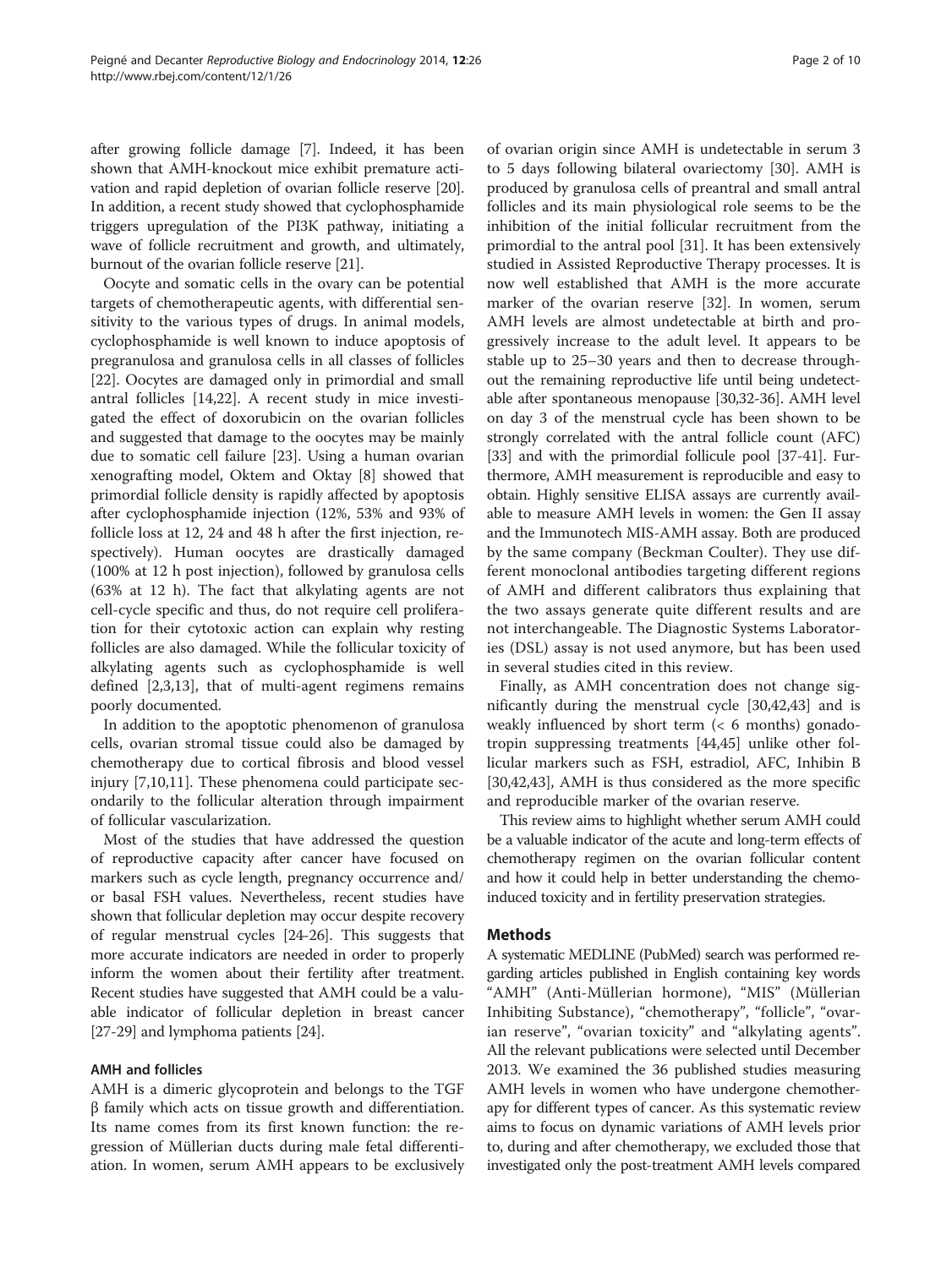to age-matched controls. 15 articles were then taken into consideration for this review. All studies are prospective observational studies including pre and post-chemotherapy AMH level measurement analysis.

## Results and discussion

## AMH pre/post chemotherapy

It has been shown that post-chemotherapy AMH levels are significantly lower than those of age-matched controls confirming the idea that AMH is a more accurate, direct and specific indicator of the follicle loss. Nevertheless, only the comparison of pre/post-chemotherapy AMH levels would allow the evaluation of the individual degree of follicular depletion. Studies which addressed this issue are summarized in Table 1.

In 22 young, regularly menstruating women with breast cancer, Lutchman-Singh et al. [[46](#page-8-0)] demonstrated that, for each woman, the post-chemotherapy serum AMH level was significantly lower than the pre-treatment level. In this study, pre-treatment AMH levels were not different between the patients and the control population. Aslam et al. [\[47\]](#page-8-0) in a smaller case–control study had the same results. In contrast, two other studies [[48,49\]](#page-8-0) concluded that ovarian reserve seemed to be already compromised prior to chemotherapy for haematological malignancy. Indeed, in both these studies AMH was significantly lower in the treated group before chemotherapy compared to controls, even though the latter group was older. In addition, Lawrenz et al. [[48](#page-8-0)] reported that the number of retrieved oocytes for fertility preservation was significantly lower in patients with lymphoma compared to those with breast cancer. They hypothesized that haematological malignancies may affect the ovarian reserve in women before chemotherapy, as it was already suggested in men [\[50](#page-8-0)] for semen quality, through unknown mechanisms.

## AMH prior to, during and after chemotherapy

To date, few studies have been designed to prospectively evaluate the longitudinal variations of AMH levels in

patients treated by chemotherapy. This approach allows for studying the timing of follicle loss and of putative recovery. Five of these studies have been conducted in pre-menopausal, breast cancer patients [\[26](#page-8-0)-[29,51\]](#page-8-0), one in lymphoma patients [[24\]](#page-8-0), two in several types of cancer [[52,53](#page-8-0)] and two in childhood cancer [\[54,55\]](#page-8-0). These studies are summarized in Table [2](#page-3-0) for adult cancers and Table [3](#page-5-0) for childhood cancers.

A marked and prompt fall in serum AMH levels as early as the first month of chemotherapy has been described in four longitudinal studies [[24,26,53,54](#page-8-0)]. Decanter et al. [[24](#page-8-0)] investigated 30 young lymphoma patients (mean age: 24 years) divided into two groups according to the presence or not of alkylating agents in their chemotherapy protocol. AMH levels decreased significantly 15 days after the start of treatment, even in the non-alkylating group. Rosendahl et al. [\[53\]](#page-8-0) found the same results as soon as week 1 after initiation of chemotherapy in 17 patients treated for lymphoma, breast cancer or Ewing sarcoma, of which 13 had an ovary removed for cryopreservation. Brougham et al. [\[54\]](#page-8-0) recently described the same drastic AMH fall in 22 prepubertal and pubertal girls (median age: 4,4 years) treated by various chemotherapy or radiotherapy protocols for different types of cancer as did Anderson in 59 early breast cancer patient (mean age: 42.6) as soon as one cycle of chemotherapy [\[26\]](#page-8-0). Mörse et al. [[55](#page-8-0)] and Dillon et al. [[52](#page-8-0)] described this fall of AMH but only three months after the first cycle of chemotherapy in, respectively, 34 young patients (mean age: 9,5 years) and 46 patients (mean age: 26,1 years) treated for different kinds of cancer. At the end of chemotherapy, these studies showed significantly decreased or undetectable AMH levels, independently of protocols. The study of Dillon et al. [[52](#page-8-0)] is the only study to prove an association between alkylating agent exposure and post-therapy impairment of AMH but in a very heterogeneous group.

The same significantly decreased or undetectable AMH levels at the end of chemotherapy was obtained in studies conducted in breast cancer patients by Anderson et al.,

Table 1 Summary of studies with pre/post-treatment AMH measurements in young women undergoing chemotherapy (CT)

| Study                     | Cancer         | Number of patients | Conclusion                                                                                                         |  |  |  |
|---------------------------|----------------|--------------------|--------------------------------------------------------------------------------------------------------------------|--|--|--|
| Lutchman-Singh, 2007 [46] | Breast         | 22                 | -AMH post-CT < AMH pre-CT<br>-AMH pre-CT = AMH in age-matched controls                                             |  |  |  |
| Lie Fong, 2008 [49]       | Haematological | 25                 | -AMH post-CT < AMH pre-CT<br>-AMH pre-CT < AMH in older controls                                                   |  |  |  |
| Aslam, 2011 [47]          | All types      | 8                  | -AMH post-CT < AMH pre-CT<br>-AMH post-CT < AMH in age-matched controls with the same follow-up                    |  |  |  |
| Lawrenz, 2012 [48]        | Lymphoma       | 38                 | -AMH post-CT < AMH pre-CT<br>-AMH pre-CT < AMH in age-matched controls                                             |  |  |  |
|                           |                |                    | -Number of retrieved oocyte for cryopreservervation in<br>lymphoma < retrieved oocytes in women with breast cancer |  |  |  |
|                           |                |                    |                                                                                                                    |  |  |  |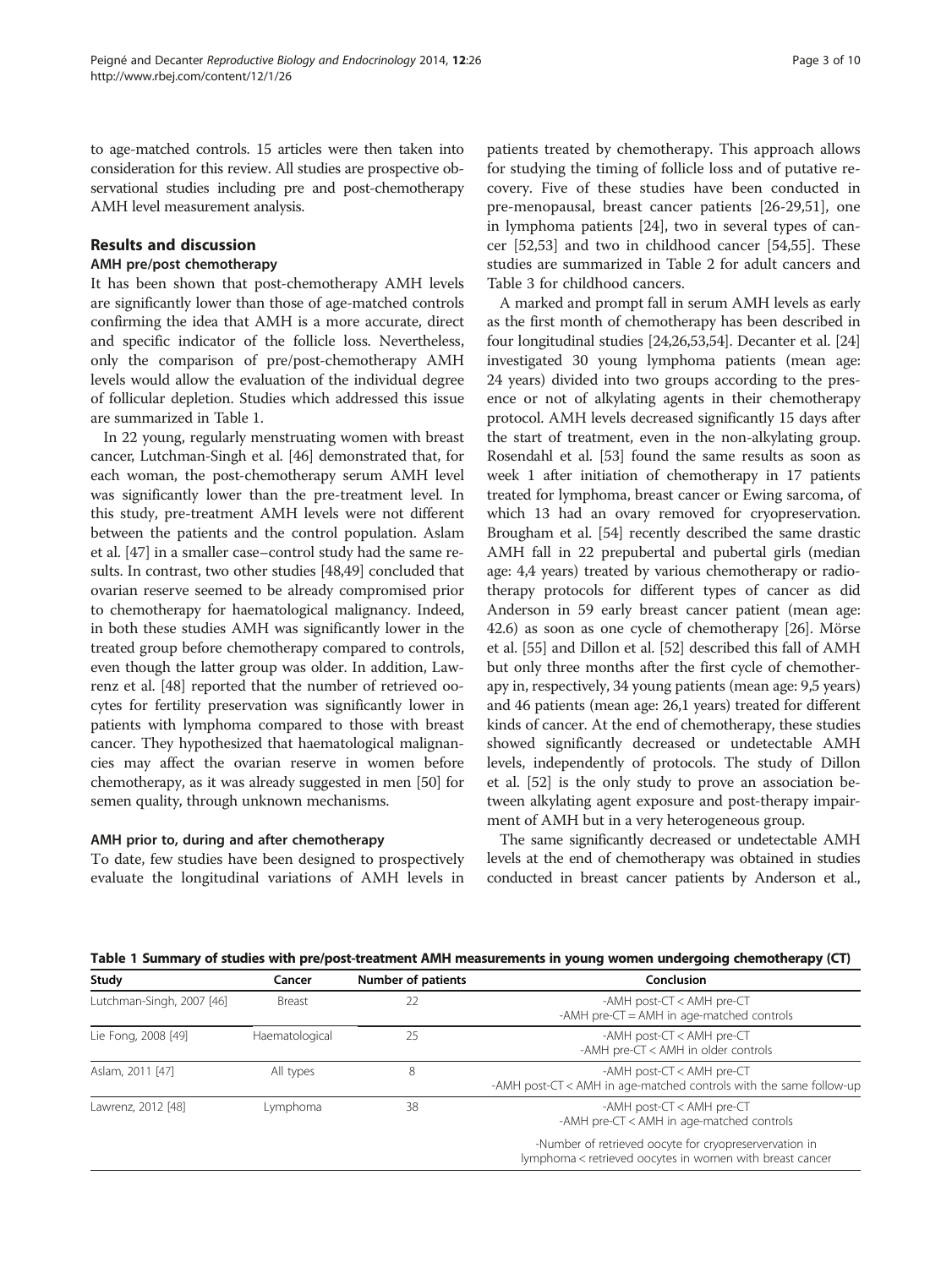| Study                | Cancer                                       | <b>Treatment</b>                                            | Age<br>(range) | <b>Times of AMH</b><br>measurement                                                                                                        | <b>Number</b><br>of patients                                  | Conclusions about<br>AMH follow up                                                                                                                                                                   |
|----------------------|----------------------------------------------|-------------------------------------------------------------|----------------|-------------------------------------------------------------------------------------------------------------------------------------------|---------------------------------------------------------------|------------------------------------------------------------------------------------------------------------------------------------------------------------------------------------------------------|
| Anderson, 2006 [28]  | Early stage<br>breast cancer                 | 7 protocols all<br>including<br>alkylating agents           | $41(28-52)$    | Before CT.<br>every 3 months during CT                                                                                                    | 56                                                            | -Significant fall of AMH levels 3<br>months after the start of CT.<br>-Undetectable values of AMH in<br>most patients at the end of CT.                                                              |
|                      |                                              |                                                             |                |                                                                                                                                           |                                                               | -Different degrees of gonadotoxicity<br>according to protocols.                                                                                                                                      |
| Anders, 2008 [27]    | Early stage<br>breast cancer                 | Anthracycline,<br>cyclophosphamide<br>and taxane            | $40(21-51)$    | Before CT,<br>3 to 6 weeks post CT,<br>6 months and year post CT                                                                          | 38                                                            | -Undetectable values of AMH in most<br>patients at the end of CT and one year<br>post-CT.<br>-Pre-CT AMH levels lower among women who<br>became amenorrheic compared to those who<br>resumed menses. |
| Decanter, 2010 [24]  | Lymphoma                                     | Alkylating or non<br>Alkylating regimens                    | 24 (18-32)     | Before CT,<br>15 days after first cycle,<br>15 days before last cycle,<br>every 3 months after CT until<br>1 year                         | 30 (17 non alkylating<br>protocol,<br>13 alkylating protocol) | No difference between protocols<br>regarding the depletion phase:<br>-Acute fall of AMH as soon as 15<br>days after the start of CT.                                                                 |
|                      |                                              |                                                             |                |                                                                                                                                           |                                                               | -Undetectable values of AMH at the<br>end of CT in both protocols.                                                                                                                                   |
|                      |                                              |                                                             |                |                                                                                                                                           |                                                               | Different recovery phases according to protocol:                                                                                                                                                     |
|                      |                                              |                                                             |                |                                                                                                                                           |                                                               | -Very low or undetectable AMH levels<br>in the alkylating group 1 year post-CT.                                                                                                                      |
|                      |                                              |                                                             |                |                                                                                                                                           |                                                               | -Return to pre-treatment values of AMH as<br>soon as the 6th month of follow-up in the<br>non-alkylating group.                                                                                      |
| Rosendahl, 2010 [53] | Lymphoma,<br>Breast cancer,<br>Ewing sarcoma | 7 different protocols                                       | $30(19 - 35)$  | Before CT, one week after<br>each CT<br>or every 2 weeks until<br>16 weeks of treatment,<br>once a month until one year<br>after first CT | 17 (13 alkylating<br>protocol, 4 non<br>alkylating protocol)  | -Acute fall of AMH levels as soon as<br>one week after the first cycle of CT.<br>-Undetectable values of AMH in most<br>patients at the end of CT.                                                   |
|                      |                                              |                                                             |                |                                                                                                                                           |                                                               | -Significantly lower AMH one year after the end of<br>CT in case of alkytlating protocols than in case of<br>non alkylating ones.                                                                    |
| Yu, 2010 [29]        | Breast cancer                                | 3 different protocols<br>all including<br>alkylating agents | $37(27-40)$    | Before CT, 6, 12, 36<br>and 52 weeks after first CT                                                                                       | 26                                                            | -Significant fall of AMH levels 6 weeks after<br>the start of CT.<br>-Undetectable values of AMH in most patients<br>at the end of CT.                                                               |
|                      |                                              |                                                             |                |                                                                                                                                           |                                                               | -Undetectable AMH levels in all patient<br>but one 52 weeks after first CT.                                                                                                                          |
| Anderson, 2011 [25]  | Early stage<br>breast cancer                 | 7 protocols all<br>including alkylating<br>agents           | 41 (28,6-52,7) | Before CT, 2,3,4<br>and 5 years post CT                                                                                                   | 42                                                            | -Lower serum AMH levels, 2-5 years after CT,<br>than pretreatment ones.<br>-Undetectable AMH in most women,<br>2-5 years post-CT.                                                                    |
|                      |                                              |                                                             |                |                                                                                                                                           |                                                               | -Pretreatment AMH level is strongly<br>predictive of long term ovarian function after CT.                                                                                                            |

# <span id="page-3-0"></span>Table 2 Summary of studies with longitudinal follow-up of serum AMH levels in young women undergoing chemotherapy (CT) for adult cancer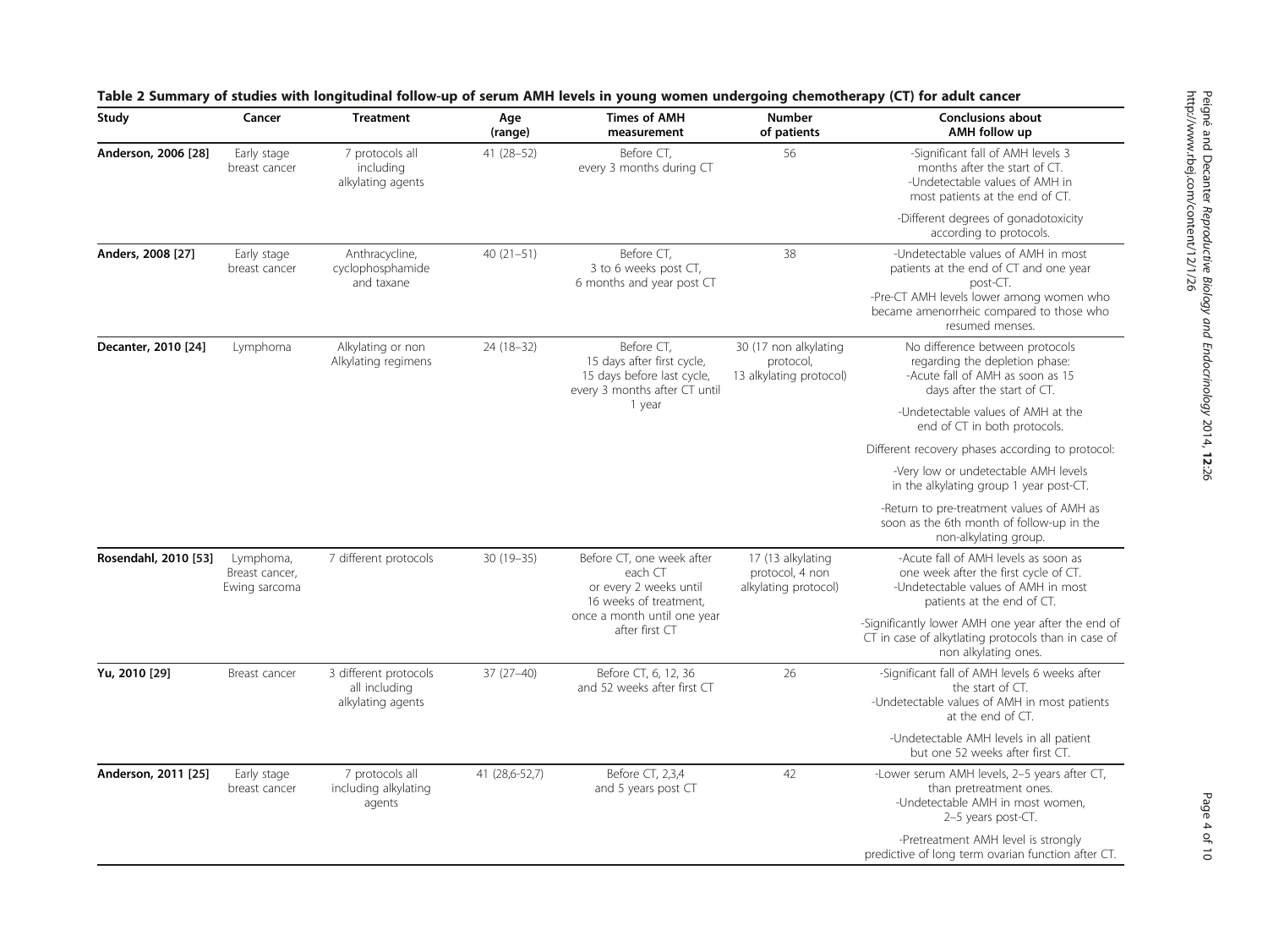| Dillon, 2013 [52]   | Different types<br>of cancer | Different protocols                                                    | $26,1(15 - 35,9)$ | Before CT, Every 3 month<br>during and after treatment         | 46 (33 alkylating<br>protocol) | Difference between protocols regarding<br>the depletion phase:<br>-Significant fall of AMH levels 3 months after<br>initiation of CT in alkylating and<br>non-alkylating groups |
|---------------------|------------------------------|------------------------------------------------------------------------|-------------------|----------------------------------------------------------------|--------------------------------|---------------------------------------------------------------------------------------------------------------------------------------------------------------------------------|
|                     |                              |                                                                        |                   |                                                                |                                | -Lower AMH at the end of treatment with alkylating<br>agents compared with unexposed participants                                                                               |
|                     |                              |                                                                        |                   |                                                                |                                | Different recovery phases according to protocol<br>and to pretreatment AMH level:                                                                                               |
|                     |                              |                                                                        |                   |                                                                |                                | -Rate of recovery of AMH 9 months after<br>CT higher in non alkylating protocol than in<br>alkylating protocol                                                                  |
|                     |                              |                                                                        |                   |                                                                |                                | -Rate of recovery of AMH 9 months after CT higher<br>when pre-treatment AMH was >2 ng/ml than when<br>it was $\leq$ 2 ng/m                                                      |
| Anderson, 2013 [26] | Early stage<br>breast cancer | 8 protocols, 7 including<br>alkylating agents                          | $42,6(23,3-52,5)$ | Before CT, after 1 or 2 cycles<br>of CT, 1 and 2 years post CT | 59                             | -Significant fall of AMH after 1 cycle of CT.<br>-Undetectable values of AMH in most patients after<br>2 or more cycles of CT and at 1 year post CT.                            |
|                     |                              |                                                                        |                   |                                                                |                                | -Pretreatment AMH level is strongly predictive of<br>post CT ovarian function (menses) at 1 and<br>2 years post CT.                                                             |
| Henry, 2013 [51]    | Breast cancer                | 5 protocols all including<br>alkylating agents except<br>for 1 patient | $41(25-50)$       | Before CT.<br>month post CT,<br>1 year post CT.                | 27                             | -Undetectable values of AMH in all<br>patients 1 month post CT.                                                                                                                 |
|                     |                              |                                                                        |                   |                                                                |                                | -Undetectable AMH levels in most<br>women 1 year post CT.                                                                                                                       |

# Table 2 Summary of studies with longitudinal follow-up of serum AMH levels in young women undergoing chemotherapy (CT) for adult cancer (Continued)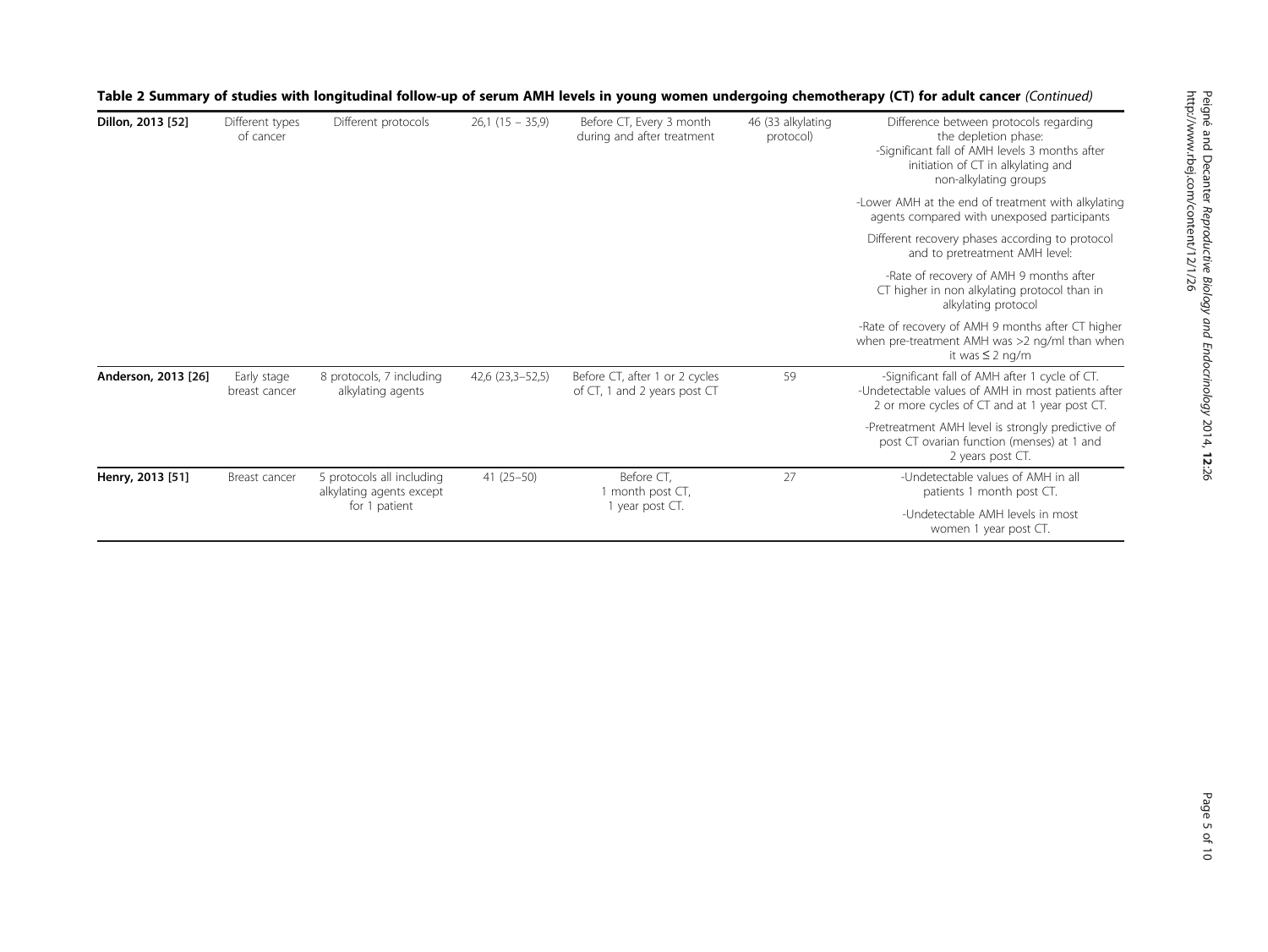| Study                | Cancer                      | <b>Treatment</b>                                                   | Age<br>(range)  | <b>Times of AMH</b><br>measurement                                                         | <b>Number</b><br>of patients                                                  | <b>Conclusions about</b><br>AMH follow up                                                                                                                 |
|----------------------|-----------------------------|--------------------------------------------------------------------|-----------------|--------------------------------------------------------------------------------------------|-------------------------------------------------------------------------------|-----------------------------------------------------------------------------------------------------------------------------------------------------------|
| Broughman, 2012 [54] | Different type<br>of cancer | Different protocols<br>(low/ medium/high<br>gonadotoxic protocols) | $4,4$ (0,3-15)  | Before CT, after each CT course,<br>between 2 and 12 months post CT,<br>>12 months post CT | 22 (9 high gonadotoxic<br>protocol, 13 medium or<br>low gonadotoxic protocol) | No difference between protocols<br>regarding the depletion phase:<br>-Significant fall of AMH levels from the<br>third cycle of CT in all protocols.      |
|                      |                             |                                                                    |                 |                                                                                            |                                                                               | -Undetectable values of AMH in most<br>patients at the end of CT.                                                                                         |
|                      |                             |                                                                    |                 |                                                                                            |                                                                               | Different recovery phases<br>according to protocol:                                                                                                       |
|                      |                             |                                                                    |                 |                                                                                            |                                                                               | -Very low or undetectable AMH<br>levels in the high gonadotoxic group<br>more than 12 months post CT.                                                     |
|                      |                             |                                                                    |                 |                                                                                            |                                                                               | -Return to pre-treatment AMH values<br>as soon as the 6th month of follow-up<br>in the medium/low group risk.                                             |
| Mörse, 2013 [55]     | Different type<br>of cancer | Different protocols                                                | $9,5(4,5-16,5)$ | Before CT, Every 3 month<br>during and after CT                                            | 34 (27 alkylating protocol)                                                   | No difference between protocols<br>regarding the depletion phase:                                                                                         |
|                      |                             |                                                                    |                 |                                                                                            |                                                                               | -Significant fall of AMH levels 3<br>months after initiation of CT.                                                                                       |
|                      |                             |                                                                    |                 |                                                                                            |                                                                               | Different recovery phases<br>according to protocol:                                                                                                       |
|                      |                             |                                                                    |                 |                                                                                            |                                                                               | -Very low or undetectable AMH levels in<br>the group with irradiation below the<br>diaphragm and/or stem cell transplantation<br>18 month post follow-up. |
|                      |                             |                                                                    |                 |                                                                                            |                                                                               | -Return to pre-treatment or higher AMH<br>values as soon as the 15th month of follow-up                                                                   |

# <span id="page-5-0"></span>Table 3 Summary of studies with longitudinal follow-up of serum AMH levels in young girls undergoing chemotherapy (CT) for childhood cancer

in acute lymphatic leukemia group.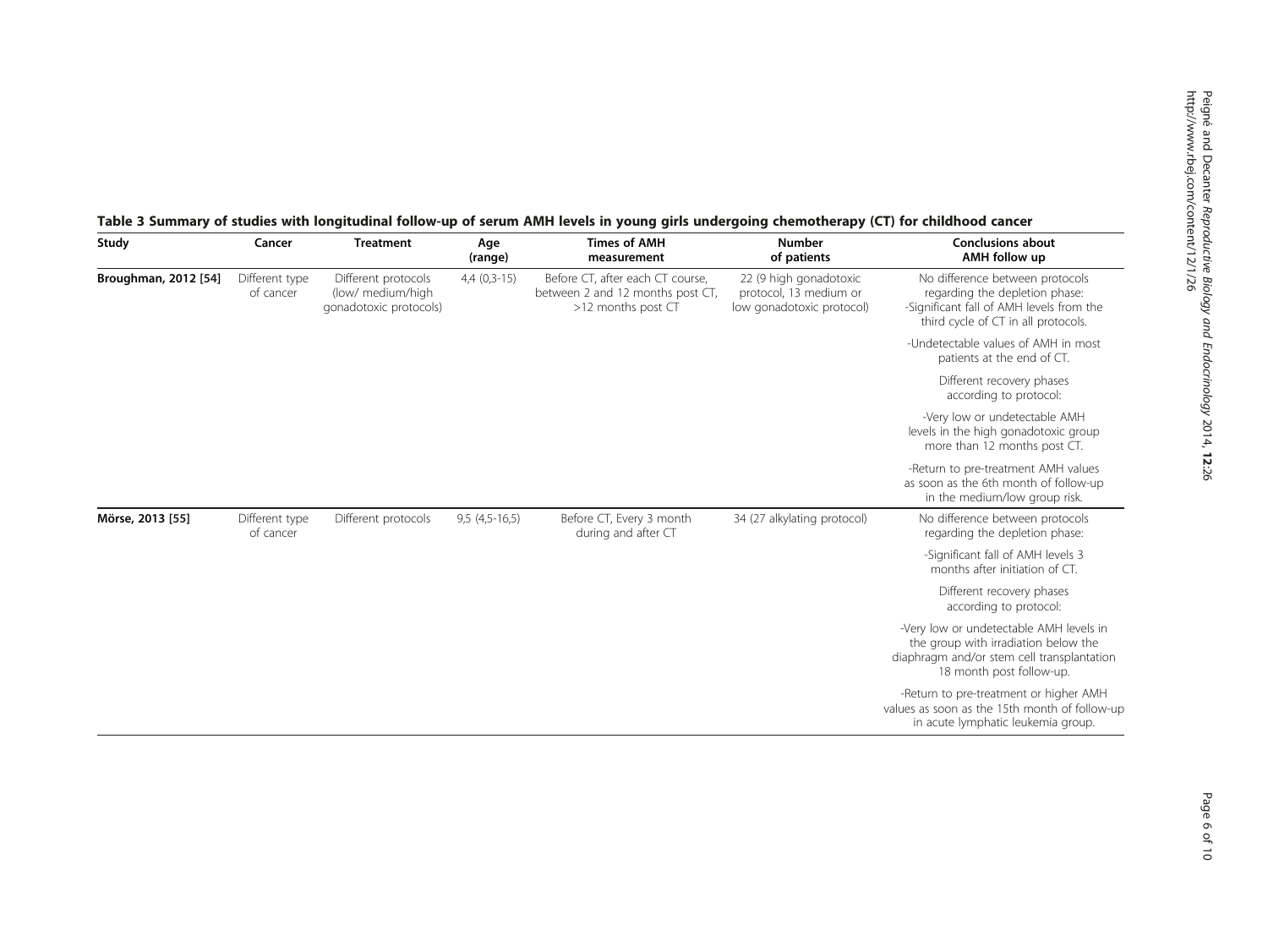Anders et al., Yu et al. and Henry et al. [\[27](#page-8-0)-[29,51](#page-8-0)]. Anderson et al. in 2006 [[28\]](#page-8-0) investigated 50 breast cancer patients (mean age: 41 years) who were treated by different regimens of adjuvant chemotherapy, all including cyclophosphamide. In most of the patients, AMH levels remained undetectable after treatment. Anders et al., Yu et al. and Henry et al. confirmed these results in 44, 26 and 27 premenopausal breast cancer patients, respectively [[27,29](#page-8-0)]. The drastic AMH fall just after the beginning of chemotherapy suggests that most of the growing follicles are damaged. These results are in keeping with those previously described in the animal models with alkylating agents [[14-16\]](#page-7-0).

Conversely, the pattern of the ovarian recovery phase greatly differs depending on the protocols. Decanter et al. [[24](#page-8-0)] showed different ovarian recovery patterns between the groups with or without alkylating agents. Patients who were treated with a non-alkylating regimen recovered their pre-treatment AMH levels, as early as the 6th month of follow-up. In contrast, in the alkylating regimen group, AMH values during all the follow-up remained significantly different from the pre-treatment value, with very low or undetectable levels. Rosendahl et al. [[53\]](#page-8-0) also reported significantly higher AMH values in patients who did not receive alkylating agents. All women treated for breast cancer received alkylating agents and, in the three studies, serum AMH levels after chemotherapy remained very low or undetectable in all of them. Likewise, in a study by Brougham et al. [\[54\]](#page-8-0), different recovery phases were also described between the high gonadotoxic risk group and the medium/low risk group. These groups were defined depending on chemotherapy drugs, cumulative dose and exposure (or not) to radiotherapy involving the ovaries. Indeed, AMH remained undetectable even 3 years after the end of chemotherapy in the high risk group. In contrast, in the low/medium risk group, the recovery occurred as soon as 6 months after treatment. The work of Mörse et al. [[55](#page-8-0)] confirmed these results with undetectable AMH levels 18 months after the beginning of chemotherapy in patients who received irradiation below the diaphragm and/or stem cell transplantation. But after 15 months of follow-up in the 7 patients treated for acute lymphatic leukaemia (5 with alkylating agents), AMH levels returned to pre-treatment or higher values. In this last study, distinction between high and low gonadotoxic risk was not possible because of the heterogeneity of the recruitment and the small number of patients in each group. Finally, a recent work of Dillon et al. [[52](#page-8-0)] concluded that the rate of recovery of AMH after the end of chemotherapy was impacted by the alkylator use. Almost all women treated for breast cancer received alkylating agents and, in the five studies, serum AMH levels remained very low or undetectable during the entire follow-up after chemotherapy [\[26-29,51](#page-8-0)].

Only the dynamics of AMH level during the recovery phase can discriminate between protocols and suggest different degrees and/or mechanisms of ovariotoxicity. Presumably, the primordial follicle pool is less damaged in the case of non-alkylating protocols, therefore allowing the rapid emergence of newly growing and AMHsecreting follicles. Intriguingly, AMH levels decreased drastically just after the beginning of chemotherapy even in the non-alkylating protocol group. Whether this fall of AMH could reflect either the follicle depletion or a functional granulosa cell impairment remains to be established.

## Clinical relevance of AMH follow-up in young women exposed to chemotherapy

Infertility and early menopause are associated with chemotherapy even in women who resumed menses after treatment [\[56\]](#page-8-0). The probability of early menopause and infertility depends on the type of cancer, the treatment, and the age at diagnosis [[56](#page-8-0)]. Relationships between post-chemotherapy AMH levels and ovarian function, as indicated by menstrual activity, are difficult to establish. Indeed, among patients in whom AMH levels remained undetectable at least one year after the end of chemotherapy, a significant number had already recovered spontaneous menses [\[24,25,27](#page-8-0)-[29](#page-8-0),[53](#page-8-0),[57](#page-8-0)]. Conversely, all the patients with persisting amenorrhea at one year of follow-up had undetectable AMH levels [[24,25,28,57\]](#page-8-0). It may be that ELISA AMH assays currently available are not sensitive enough to detect very low values of AMH in women who recovered menses despite "undetectable" AMH level in the present dosage. There are very limited data about AMH and spontaneous conception. One study, by Hagen et al., showed no reduced fecundity in young women with a low AMH level compared to normal AMH [\[58\]](#page-8-0) but another study showed that rather older women did show a relationship between AMH and spontaneous fertility [[59](#page-9-0)]. In addition, it is now well established that a low AMH level  $( $0.7 \mu g/l$ )$  is of poor prognosis in assisted reproductive therapy [[32](#page-8-0)]. Nevertheless, whether a low post-chemotherapy AMH level predicts the same low chances of conception remains to be elucidated.

Anderson et al. recently showed that pre-treatment AMH level is the strongest predictor (better than age) of menstrual activity at 1, 2 and 4–5 years of follow-up in two studies including 59 and 42 breast cancer patients [[26,28\]](#page-8-0). Similarly, Rosendahl et al. [\[53](#page-8-0)] showed that high pre-treatment AMH levels were predictive of higher AMH levels during recovery of ovarian function after chemotherapy, independently of patient's age, removal or not of one ovary and type of chemotherapy. In the same way, Dillon et al. [[52](#page-8-0)], very recently, showed a better rate of AMH recovery after the end of chemotherapy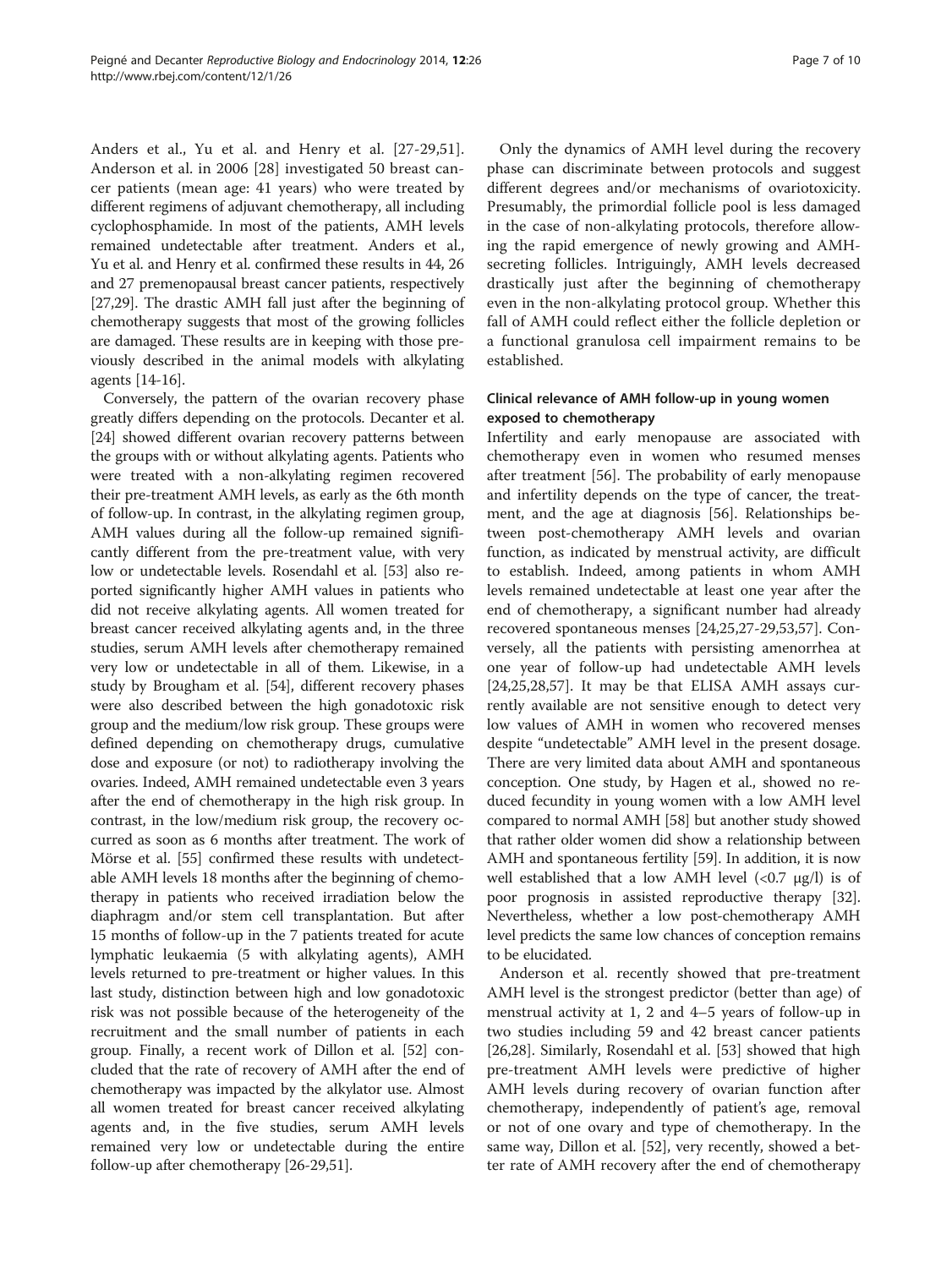<span id="page-7-0"></span>when pre-treatment AMH level was over 2 ng/ml. Likewise, Anders et al. [[27\]](#page-8-0) reported that pre-treatment AMH concentration was lower in women treated for breast cancer who were amenorrheic one year after chemotherapy, although Yu et al. have reported no such difference [\[29\]](#page-8-0). Noteworthy, pre-treatment AMH level can be lower in haematological malignancies before chemotherapy [[48\]](#page-8-0). The possible causes of the reduced AMH level in haematological malignancies prior to chemotherapy are still unclear. Maybe a functional impairment of granulosa cells by compromised general health or systemic inflammation can explain or contribute to the reduced AMH level. Very recently, Dorp et al. [[60\]](#page-9-0) described specifically these reduced AMH levels in very young girls with newly diagnosed cancer. They hypothesized that a decrease in AMH production, an increased metabolism of AMH or a more rapid decline of the primordial follicle pool might be involved in this reduced AMH level. This must be taken into account for fertility preservation counselling.

Thus, the pre-treatment AMH level may predict the long-term ovarian function after chemotherapy but the prognosis of conception when the AMH level is low after chemotherapy needs to be ascertained. Indeed, even in young healthy women, the low concentration of serum AMH is not predictive of reduced fecundability [[58\]](#page-8-0). Only a long-term and systematic follow-up of ovarian reserve by AMH and of spontaneous fertility in a large population will allow these issues to be addressed.

# Conclusions

Serum AMH is a very convenient and sensitive indicator of follicular depletion and recovery in young women during and after chemotherapy. Furthermore, it allows for the detection of differences in ovarian toxicity between chemotherapy regimens. A systematic follow-up of AMH levels in women undergoing gonadotoxic treatment enables the evaluation of the degree of follicular depletion and recovery. It may help to better understand the ovarian toxicity mechanisms of chemotherapy. Furthermore, it could be useful to elaborate fertility preservation strategies, fertility counseling and future family planning, but we must be careful for now since there is limited data on the prediction of serum AMH on ongoing pregnancy in cancer survivors.

#### Abbreviations

AFC: Antral Follicle Count; AMH: Anti Müllerian Hormone; DSL: Diagnostic Systems Laboratories; FSH: Follicle Stimulating Hormone; MIS: Müllerian Inhibiting Substance.

## Competing interests

The authors declare that they have no competing interests.

#### Authors' contribution

MP contributed to acquisition of data, analysis and interpretation of data and has been involved in drafting the manuscript. CD has been involved in

revising the manuscript critically for important intellectual content and has given final approval of the version to be published. Both authors read and approved the final manuscript.

#### Authors' information

CD is responsible of the feminine preservation center in the north of France in Lille. She developed in her center a systematic follow up of ovarian reserve of women undergoing chemotherapy. MP works in the same feminine fertility preservation center and is also involved in women's follow up.

#### Acknowledgements

We acknowledge Andy Thomson from [www.thomsonlanguageconsultants.com](http://www.thomsonlanguageconsultants.com) who edited and proofread the document.

## Received: 9 December 2013 Accepted: 6 March 2014 Published: 26 March 2014

#### References

- 1. Bines J, Oleske DM, Cobleigh MA: Ovarian function in premenopausal women treated with adjuvant chemotherapy for breast cancer. J Clin Oncol 1996, 14:1718–1729.
- 2. Blumenfeld Z, Dann E, Avivi I, Epelbaum R, Rowe JM: Fertility after treatment for Hodgkin's disease. Ann Oncol 2002, 13(Suppl 1):138–147.
- 3. Meirow D, Nugent D: The effects of radiotherapy and chemotherapy on female reproduction. Hum Reprod Update 2001, 7:535–543.
- 4. Reichman BS, Green KB: Breast cancer in young women: effect of chemotherapy on ovarian function, fertility, and birth defects. J Natl Cancer Inst Monogr 1994, 16:125–129.
- 5. Familiari G, Caggiati A, Nottola SA, Ermini M, Di Benedetto MR, Motta PM: Ultrastructure of human ovarian primordial follicles after combination chemotherapy for Hodgkin's disease. Hum Reprod 1993, 8:2080–2087.
- 6. Meirow D: Reproduction post-chemotherapy in young cancer patients. Mol Cell Endocrinol 2000, 169:123–131.
- 7. Morgan S, Anderson RA, Gourley C, Wallace WH, Spears N: How do chemotherapeutic agents damage the ovary? Hum Reprod Update 2012, 18:525–535.
- 8. Oktem O, Oktay K: A novel ovarian xenografting model to characterize the impact of chemotherapy agents on human primordial follicle reserve. Cancer Res 2007, 67:10159–10162.
- 9. Perez GI, Knudson CM, Leykin L, Korsmeyer SJ, Tilly JL: Apoptosis-associated signaling pathways are required for chemotherapy-mediated female germ cell destruction. Nat Med 1997, 3:1228–1232.
- 10. Marcello MF, Nuciforo G, Romeo R, Di Dino G, Russo I, Russo A, Palumbo G, Schilirò G: Structural and ultrastructural study of the ovary in childhood leukemia after successful treatment. Cancer 1990, 66:2099–2104.
- 11. Meirow D, Dor J, Kaufman B, Shrim A, Rabinovici J, Schiff E, Raanani H, Levron J, Fridman E: Cortical fibrosis and blood-vessels damage in human ovaries exposed to chemotherapy. Potential mechanisms of ovarian injury. Hum Reprod 2007, 22:1626–1633.
- 12. Meirow D, Lewis H, Nugent D, Epstein M: Subclinical depletion of primordial follicular reserve in mice treated with cyclophosphamide: clinical importance and proposed accurate investigative tool. Hum Reprod 1999, 14:1903–1907.
- 13. Lutchman Singh K, Davies M, Chatterjee R: Fertility in female cancer survivors: pathophysiology, preservation and the role of ovarian reserve testing. Hum Reprod Update 2005, 11:69–89.
- 14. Ataya K, Pydyn E, Young J, Struck R: The uptake and metabolism of cyclophosphamide by the ovary. Sel Cancer Ther 1990, 6:83–92.
- 15. Ramahi-Ataya AJ, Ataya KM, Subramanian MG, Struck RF: The effect of "activated" cyclophosphamide on rat granulosa cells in vitro. Reprod Toxicol 1988, 2:99–103.
- 16. Detti L, Uhlmann RA, Lu M, Diamond MP, Saed GM, Fletcher NM, Zhang J, Williams  $\Box$ : Serum markers of ovarian reserve and ovarian histology in adult mice treated with cyclophosphamide in pre-pubertal age. J Assist Reprod Genet 2013, 30:1421–1429.
- 17. Himelstein-Braw R, Peters H, Faber M: Morphological study of the ovaries of leukaemic children. Br J Cancer 1978, 38:82–87.
- 18. Oktay K, Oktem O: Regeneration of oocytes after chemotherapy: connecting the evidence from mouse to human. J Clin Oncol 2007, 25:3185–3187.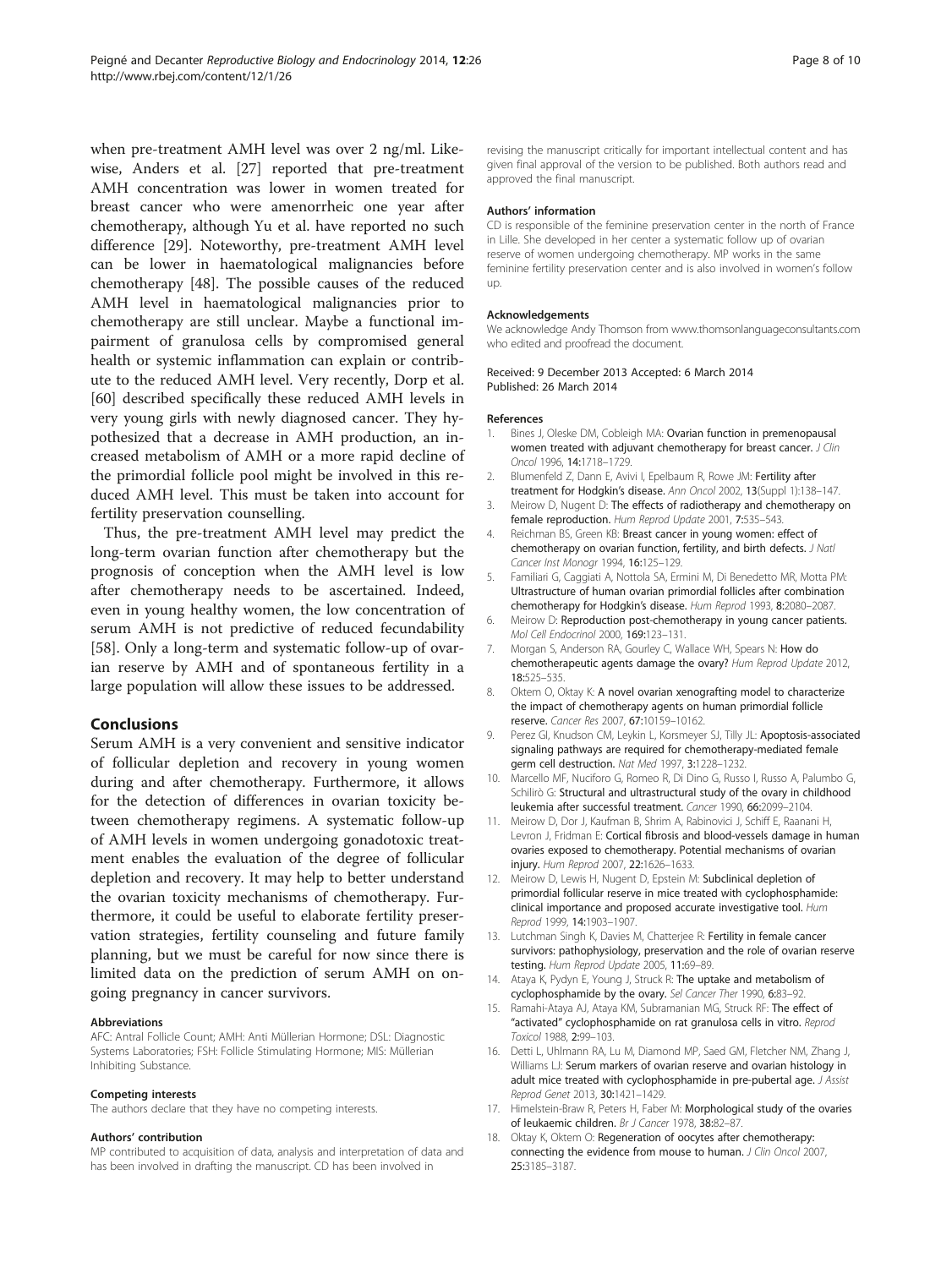- <span id="page-8-0"></span>19. Oktem O, Oktay K: Quantitative assessment of the impact of chemotherapy on ovarian follicle reserve and stromal function. Cancer 2007, 110:2222–2229.
- 20. Sullivan SD, Castrillon DH: Insights into primary ovarian insufficiency through genetically engineered mouse models. Semin Reprod Med 2011, 29:283–298.
- 21. Kalich-Philosoph L, Roness H, Carmely A, Fishel-Bartal M, Ligumsky H, Paglin S, Wolf I, Kanety H, Sredni B, Meirow D: Cyclophosphamide triggers follicle activation and "burnout"; AS101 prevents follicle loss and preserves fertility. Sci Transl Med 2013, 5:185ra62.
- 22. Desmeules P, Devine PJ: Characterizing the ovotoxicity of cyclophosphamide metabolites on cultured mouse ovaries. Toxicol Sci 2006, 90:500–509.
- 23. Roti Roti EC, Leisman SK, Abbott DH, Salih SM: Acute doxorubicin insult in the mouse ovary is cell- and follicle-type dependent. PLoS One 2012, 7:e42293.
- 24. Decanter C, Morschhauser F, Pigny P, Lefebvre C, Gallo C, Dewailly D: Anti-Müllerian hormone follow-up in young women treated by chemotherapy for lymphoma: preliminary results. Reprod Biomed Online 2010, 20:280–285.
- 25. Anderson RA, Cameron DA: Pretreatment serum anti-müllerian hormone predicts long-term ovarian function and bone mass after chemotherapy for early breast cancer. J Clin Endocrinol Metab 2011, 96:1336-1343.
- 26. Anderson RA, Rosendahl M, Kelsey TW, Cameron DA: Pretreatment anti-Müllerian hormone predicts for loss of ovarian function after chemotherapy for early breast cancer. Eur J Cancer 2013, 49:3404-3411.
- 27. Anders C, Marcom PK, Peterson B, Gu L, Unruhe S, Welch R, Lyons P, Behera M, Copland S, Kimmick G, Shaw H, Snyder S, Antenos M, Woodruff T, Blackwell K: A pilot study of predictive markers of chemotherapy-related amenorrhea among premenopausal women with early stage breast cancer. Cancer Invest 2008, 26:286–295.
- 28. Anderson RA, Themmen APN, Al-Qahtani A, Groome NP, Cameron DA: The effects of chemotherapy and long-term gonadotrophin suppression on the ovarian reserve in premenopausal women with breast cancer. Hum Reprod 2006, 21:2583–2592.
- 29. Yu B, Douglas N, Ferin MJ, Nakhuda GS, Crew K, Lobo RA, Hershman DL: Changes in markers of ovarian reserve and endocrine function in young women with breast cancer undergoing adjuvant chemotherapy. Cancer 2010, 116:2099–2105.
- 30. La Marca A, De Leo V, Giulini S, Orvieto R, Malmusi S, Giannella L, Volpe A: Anti-Mullerian hormone in premenopausal women and after spontaneous or surgically induced menopause. J Soc Gynecol Investig 2005, 12:545–548.
- 31. Weenen C, Laven JSE, Von Bergh ARM, Cranfield M, Groome NP, Visser JA, Kramer P, Fauser BCJM, Themmen APN: Anti-Müllerian hormone expression pattern in the human ovary: potential implications for initial and cyclic follicle recruitment. Mol Hum Reprod 2004, 10:77–83.
- 32. La Marca A, Broekmans FJ, Volpe A, Fauser BC, Macklon NS: Anti-Mullerian hormone (AMH): what do we still need to know? Hum Reprod 2009, 24:2264–2275.
- 33. De Vet A, Laven JSE, de Jong FH, Themmen APN, Fauser BCJM: Antimüllerian hormone serum levels: a putative marker for ovarian aging. Fertil Steril 2002, 77:357–362.
- 34. La Marca A, Sighinolfi G, Radi D, Argento C, Baraldi E, Artenisio AC, Stabile G, Volpe A: Anti-Mullerian hormone (AMH) as a predictive marker in assisted reproductive technology (ART). Hum Reprod Update 2010, 16:113–130.
- 35. Lee MM, Donahoe PK, Hasegawa T, Silverman B, Crist GB, Best S, Hasegawa Y, Noto RA, Schoenfeld D, MacLaughlin DT: Mullerian inhibiting substance in humans: normal levels from infancy to adulthood. J Clin Endocrinol Metab 1996, 81:571–576.
- 36. Kelsey TW, Wright P, Nelson SM, Anderson RA, Wallace WHB: A validated model of serum anti-müllerian hormone from conception to menopause. PLoS One 2011, 6:e22024.
- 37. Charleston JS, Hansen KR, Thyer AC, Charleston LB, Gougeon A, Siebert JR, Soules MR, Klein NA: Estimating human ovarian non-growing follicle number: the application of modern stereology techniques to an old problem. Hum Reprod 2007, 22:2103–2110.
- 38. Hansen KR, Hodnett GM, Knowlton N, Craig LB: Correlation of ovarian reserve tests with histologically determined primordial follicle number. Fertil Steril 2011, 95:170–175.
- 39. Kelsey TW, Anderson RA, Wright P, Nelson SM, Wallace WHB: Data-driven assessment of the human ovarian reserve. Mol Hum Reprod 2012, 18:79–87.
- 40. Kevenaar ME, Meerasahib MF, Kramer P, van de Lang-Born BMN, de Jong FH, Groome NP, Themmen APN, Visser JA: Serum anti-mullerian hormone levels reflect the size of the primordial follicle pool in mice. Endocrinology 2006, 147:3228–3234.
- 41. Nelson SM, Anderson RA, Broekmans FJ, Raine-Fenning N, Fleming R, La Marca A: Anti-Müllerian hormone: clairvoyance or crystal clear? Hum Reprod 2012, 27:631–636.
- 42. Cook CL, Siow Y, Taylor S, Fallat ME: Serum müllerian-inhibiting substance levels during normal menstrual cycles. Fertil Steril 2000, 73:859–861.
- 43. La Marca A, Stabile G, Artenisio AC, Volpe A: Serum anti-Mullerian hormone throughout the human menstrual cycle. Hum Reprod 2006, 21:3103–3107.
- 44. Mohamed KA, Davies WAR, Lashen H: Antimüllerian hormone and pituitary gland activity after prolonged down-regulation with goserelin acetate. Fertil Steril 2006, 86:1515–1517.
- 45. Streuli I, Fraisse T, Pillet C, Ibecheole V, Bischof P, de Ziegler D: Serum antimüllerian hormone levels remain stable throughout the menstrual cycle and after oral or vaginal administration of synthetic sex steroids. Fertil Steril 2008, 90:395-400.
- 46. Lutchman Singh K, Muttukrishna S, Stein RC, McGarrigle HH, Patel A, Parikh B, Groome NP, Davies MC, Chatterjee R: Predictors of ovarian reserve in young women with breast cancer. Br J Cancer 2007, 96:1808–1816.
- 47. Aslam MF, Merhi ZO, Ahmed S, Kuzbari O, Seifer DB, Minkoff H: Changes in plasma müllerian-inhibiting substance and brain-derived neurotrophic factor after chemotherapy in premenopausal women. Fertil Steril 2011, 95:1790–1793.
- 48. Lawrenz B, Fehm T, von Wolff M, Soekler M, Huebner S, Henes J, Henes M: Centers of FertiPROTEKT Network: reduced pretreatment ovarian reserve in premenopausal female patients with Hodgkin lymphoma or non-Hodgkin-lymphoma–evaluation by using antimüllerian hormone and retrieved oocytes. Fertil Steril 2012, 98:141-144.
- 49. Lie Fong S, Lugtenburg PJ, Schipper I, Themmen APN, de Jong FH, Sonneveld P, Laven JSE: Anti-müllerian hormone as a marker of ovarian function in women after chemotherapy and radiotherapy for haematological malignancies. Hum Reprod 2008, 23:674–678.
- 50. Shekarriz M, Tolentino MV Jr, Ayzman I, Lee JC, Thomas AJ Jr, Agarwal A: Cryopreservation and semen quality in patients with Hodgkin's disease. Cancer 1995, 75:2732–2736.
- 51. Henry NL, Xia R, Schott AF, McConnell D, Baneriee M, Hayes DF: Prediction of Post-Chemotherapy Ovarian Function Using Markers of Ovarian Reserve. Oncologist 2013, 19(1):68–74. theoncologist.2013–0145.
- 52. Dillon KE, Sammel MD, Prewitt M, Ginsberg JP, Walker D, Mersereau JE, Gosiengfiao Y, Gracia CR: Pretreatment antimüllerian hormone levels determine rate of posttherapy ovarian reserve recovery: acute changes in ovarian reserve during and after chemotherapy. Fertil Steril 2013, 99:477–483.
- 53. Rosendahl M, Andersen CY, la Cour Freiesleben N, Juul A, Løssl K, Andersen AN: Dynamics and mechanisms of chemotherapy-induced ovarian follicular depletion in women of fertile age. Fertil Steril 2010, 94:156–166.
- 54. Brougham MFH, Crofton PM, Johnson EJ, Evans N, Anderson RA, Wallace WHB: Anti-mullerian hormone is a marker of gonadotoxicity in pre- and postpubertal girls treated for cancer: a prospective study. J Clin Endocrinol Metab 2012, 97:2059–2067.
- 55. Mörse H, Elfving M, Lindgren A, Wölner-Hanssen P, Andersen CY, Øra I: Acute onset of ovarian dysfunction in young females after start of cancer treatment. Pediatr Blood Cancer 2013, 60:676–681.
- 56. Letourneau JM, Ebbel EE, Katz PP, Oktay KH, McCulloch CE, Ai WZ, Chien AJ, Melisko ME, Cedars MI, Rosen MP: Acute ovarian failure underestimates age-specific reproductive impairment for young women undergoing chemotherapy for cancer. Cancer 2012, 118:1933–1939.
- 57. Gracia CR, Sammel MD, Freeman E, Prewitt M, Carlson C, Ray A, Vance A, Ginsberg JP: Impact of cancer therapies on ovarian reserve. Fertil Steril 2012, 97:134–140.
- 58. Hagen CP, Vestergaard S, Juul A, Skakkebæk NE, Andersson A-M, Main KM, Hjøllund NH, Ernst E, Bonde JP, Anderson RA, Jensen TK: Low concentration of circulating antimüllerian hormone is not predictive of reduced fecundability in young healthy women: a prospective cohort study. Fertil Steril 2012, 98:1602–1608.